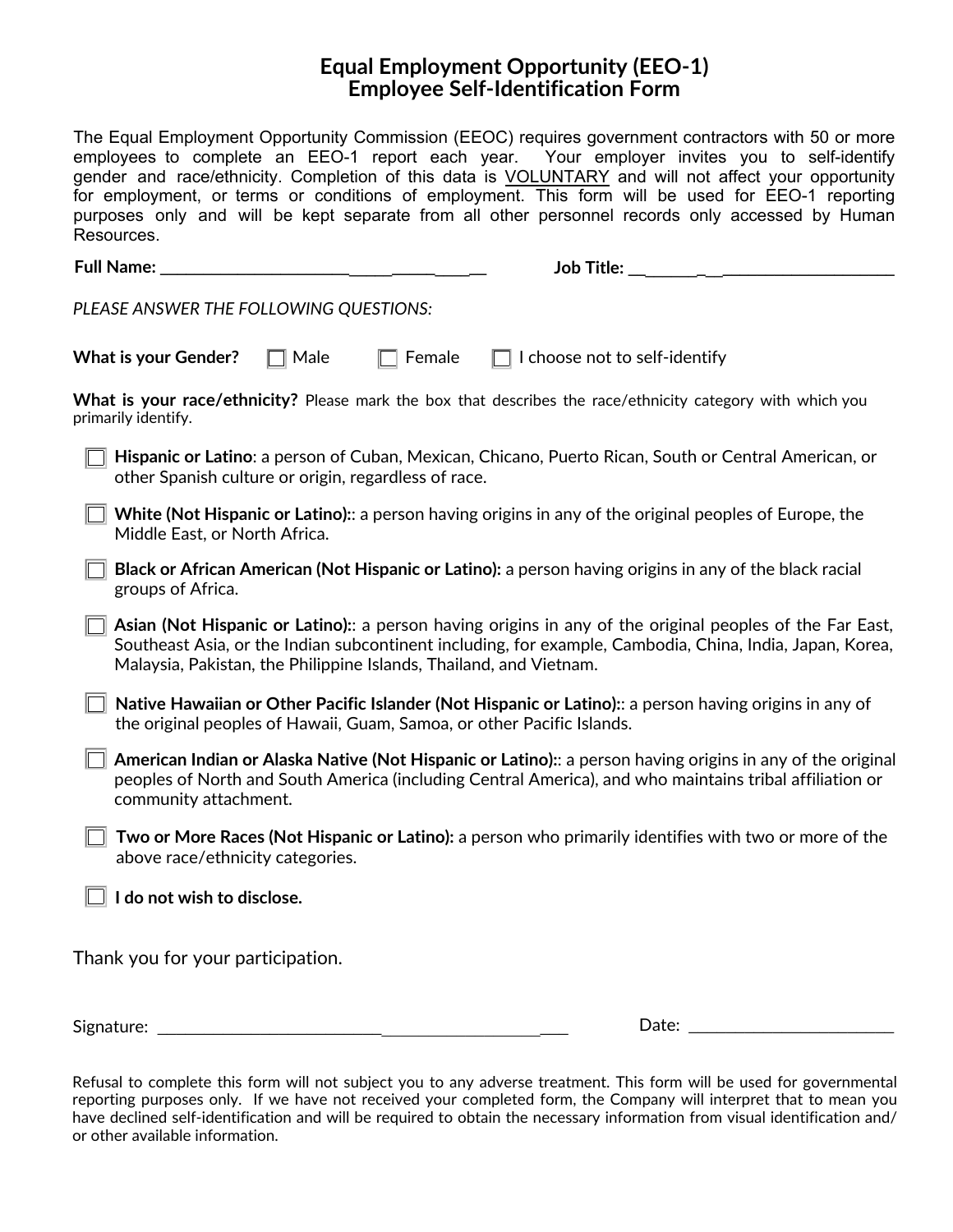#### Voluntary Self-Identification of Disability

Form CC-305 **CONTROLLER CONTROLLER CONTROLLER CONTROLLER CONTROLLER CONTROLLER CONTROLLER CONTROLLER CONTROLLER**<br>
Fage 1 of 1 Expires 05/31/2023

Name: Date:

Employee ID:

(if applicable)

#### Why are you being asked to complete this form?

We are a federal contractor or subcontractor required by law to provide equal employment opportunity to qualified people with disabilities. We are also required to measure our progress toward having at least 7% of our workforce be individuals with disabilities. To do this, we must ask applicants and employees if they have a disability or have ever had a disability. Because a person may become disabled at any time, we ask all of our employees to update their information at least every five years.

Identifying yourself as an individual with a disability is voluntary, and we hope that you will choose to do so. Your answer will be maintained confidentially and not be seen by selecting officials or anyone else involved in making personnel decisions. Completing the form will not negatively impact you in any way, regardless of whether you have self-identified in the past. For more information about this form or the equal employment obligations of federal contractors under Section 503 of the Rehabilitation Act, visit the U.S. Department of Labor's Office of Federal Contract Compliance Programs (OFCCP) website at [www.dol.gov/ofccp.](https://www.dol.gov/agencies/ofccp)

#### How do you know if you have a disability?

You are considered to have a disability if you have a physical or mental impairment or medical condition that substantially limits a major life activity, or if you have a history or record of such an impairment or medical condition. *Disabilities include, but are not limited to:*

- Autism
- Autoimmune disorder, for example, lupus, fibromyalgia, rheumatoid arthritis, or HIV/AIDS
- Blind or low vision
- Cancer
- Cardiovascular or heart disease
- Celiac disease
- Cerebral palsy
- Deaf or hard of hearing
- Depression or anxiety
- **Diabetes**
- Epilepsy
- Gastrointestinal disorders, for example, Crohn's Disease, or irritable bowel syndrome
- Intellectual disability
- Missing limbs or partially missing limbs
- Nervous system condition for example, migraine headaches, Parkinson's disease, or Multiple sclerosis (MS)
- Psychiatric condition, for example, bipolar disorder, schizophrenia, PTSD, or major depression

Yes, I Have A Disability, Or Have A History/Record Of Having A Disability

No, I Don't Have A Disability, Or A History/Record Of Having A Disability

☐ I Don't Wish To Answer

PUBLIC BURDEN STATEMENT: According to the Paperwork Reduction Act of 1995 no persons are required to respond to a collection of information unless such collection displays a valid OMB control number. This survey should take about 5 minutes to complete.

Please check one of the boxes below:

| Employers may modify this section of the form as needed for recordkeeping purposes. |
|-------------------------------------------------------------------------------------|
|                                                                                     |
|                                                                                     |
| Date of Hire:                                                                       |
|                                                                                     |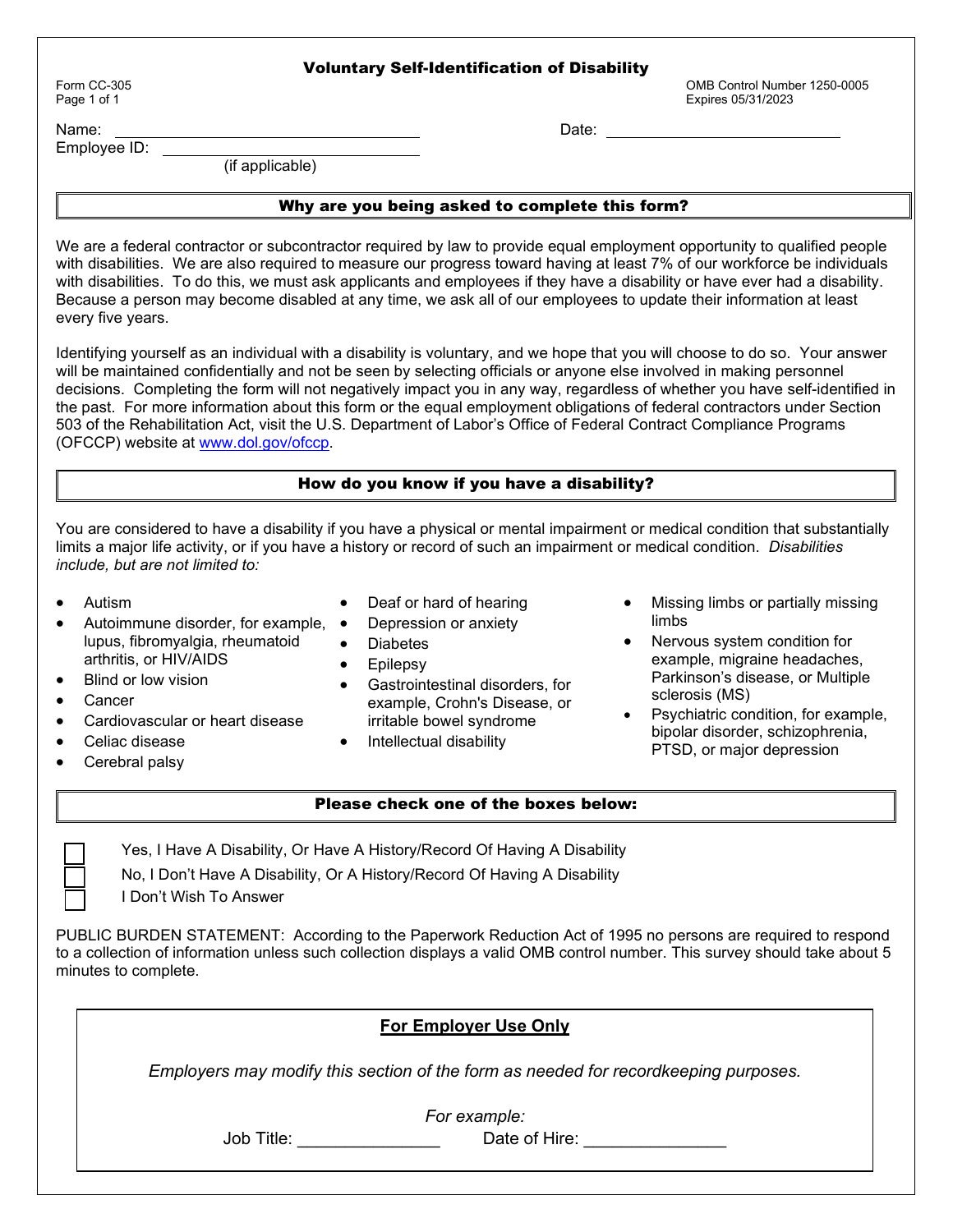# **Voluntary Self-Identification of "Protected" Veteran Status**

## **Why Are You Being Asked to Complete This Form?**

This employer is a Government contractor subject to the Vietnam Era Veterans' Readjustment Assistance Act of 1974, as amended by the Jobs for Veterans Act of 2002, 38 U.S.C. 4212 (VEVRAA). VEVRAA requires Government contractors to take affirmative action to employ and advance in employment protected veterans. To help us measure the effectiveness of our outreach and recruitment efforts of veterans, we are asking you to tell us if you are a veteran covered by VEVRAA. Completing this form is completely voluntary, but we hope you fill it out. Any answer you give will be kept private and will not be used against you in any way.

For more information about this form or the equal employment obligations of Federal contractors, visit the U.S. Department of Labor's Office of Federal Contract Compliance Programs (OFCCP) website at www.dol.gov/ofccp.

## **How Do You Know if You Are a Veteran Protected by VEVRAA?**

Contrary to the name, VEVRAA does not just cover Vietnam Era veterans. It covers several categories of veterans from World War II, the Korean conflict, the Vietnam era, and the Persian Gulf War which is defined as occurring from August 2, 1990 to the present.

If you believe you belong to any of the categories of protected veterans please indicate by checking the appropriate box below. The categories are defined on the next page and explained further in an ["Am I a Protected Veteran?"](https://www.dol.gov/agencies/ofccp/veterans/protected-veterans) infographic provided by OFCCP.

**I IDENTIFY AS ONE OR MORE OF THE CLASSIFICATIONS OF** PROTECTED VETERAN LISTED BELOW **I AM NOT A PROTECTED VETERAN I DO NOT WISH TO ANSWER** 

Your Name Today's Date

**What Categories of Veterans Are "Protected" by VEVRAA?**